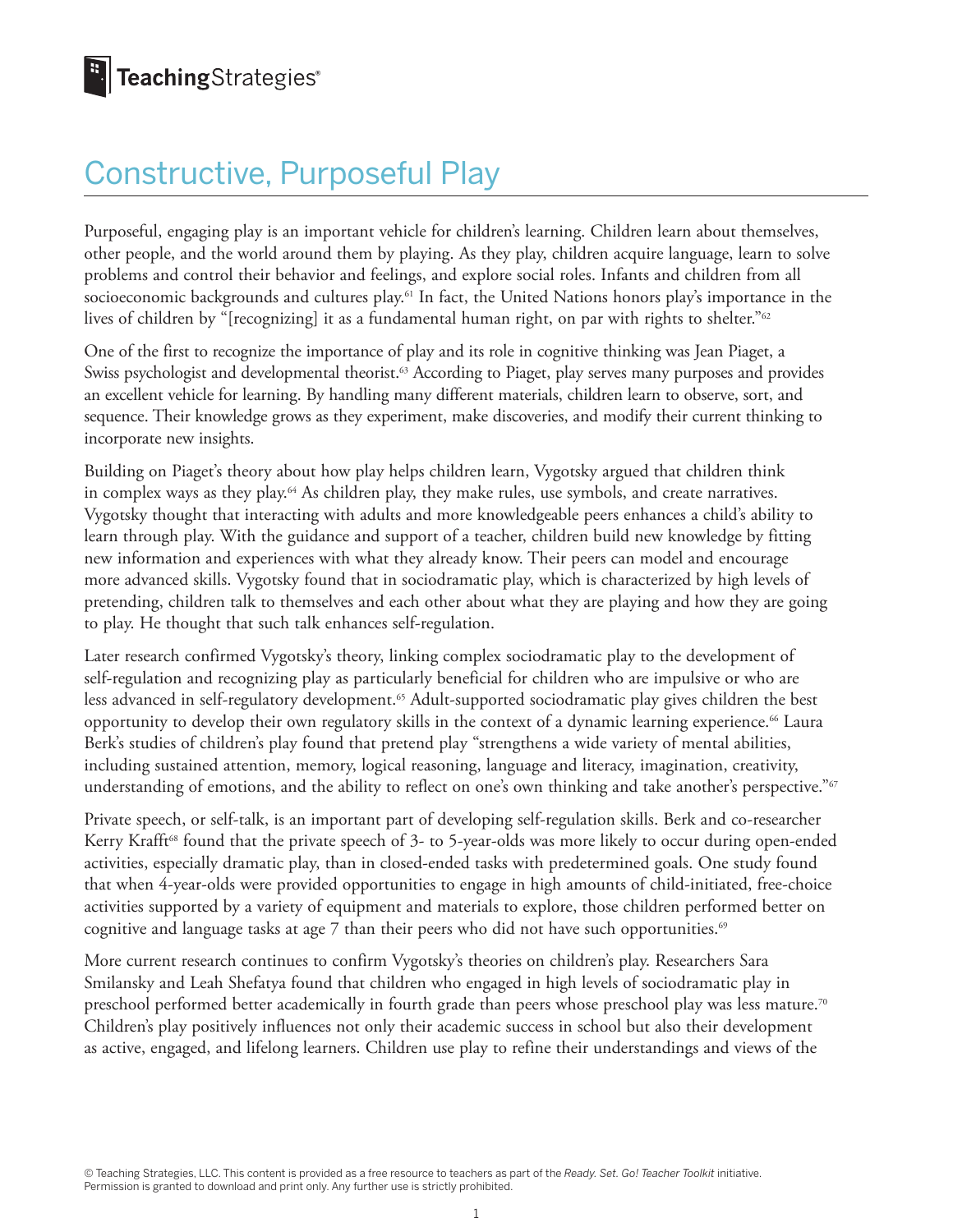# **E** TeachingStrategies®

world around them and their experiences—inside and outside of the classroom. Play "fosters all aspects of the child's development; emotional, social, intellectual, linguistic, and physical" and is central to children's cognitive development (especially children's approaches to learning, their ability to problem solve and be creative and think critically).<sup>71</sup>

The latest research also explores the different contexts of play. Joyce Hemphill, Laura Scheinholtz, and Heather Von Bank<sup>72</sup> found that "undirected play allows children to learn how to work in groups, to share, to negotiate, to resolve conflicts, and to learn self-advocacy skills. When play is allowed to be child-driven, children practice decision-making skills, move at their own pace, discover their own areas of interest, and ultimately engage fully in the passions they wish to pursue." A learning environment that supports childdirected play encourages children's learning and stimulates their imaginations and capacity to wonder and explore. Part of this supportive learning environment comes from teacher engagement and teachers' guidance during child-initiated play.

In their work on guided learning, researchers defined guided play (child-directed with teacher support) as learning that is

- joyful (children engage in hands-on and "minds-on" play and exploration to make exciting new discoveries),
- meaningful (children follow their own interests and have an active role in pursuing their interests), and
- supportive (scaffolded by a teacher's thoughtful responses, reactions, and interactions).<sup>73</sup>

Children thrive when teachers actively engage with them in their play by describing what they are doing, asking questions, joining in, modeling new behaviors, and offering appropriate challenges. In a developmentally appropriate preschool classroom, play occurs throughout the day, with teachers encouraging and supporting the child-directed playful learning. The interactions between teachers and children during play are critical to this learning, as teachers carefully observe children's play to determine the most appropriate levels and types of support to offer.

#### Play offers children opportunities to

- make choices;
- make decisions;
- solve problems;
- interact with one another;
- interact with adults;
- pursue their interests;
- experience learning as fun and exciting;
- experience themselves as capable, competent, and successful learners; and
- build language and literacy skills, discover mathematical relationships, explore science and technology concepts, learn about social studies, and engage in creative expression.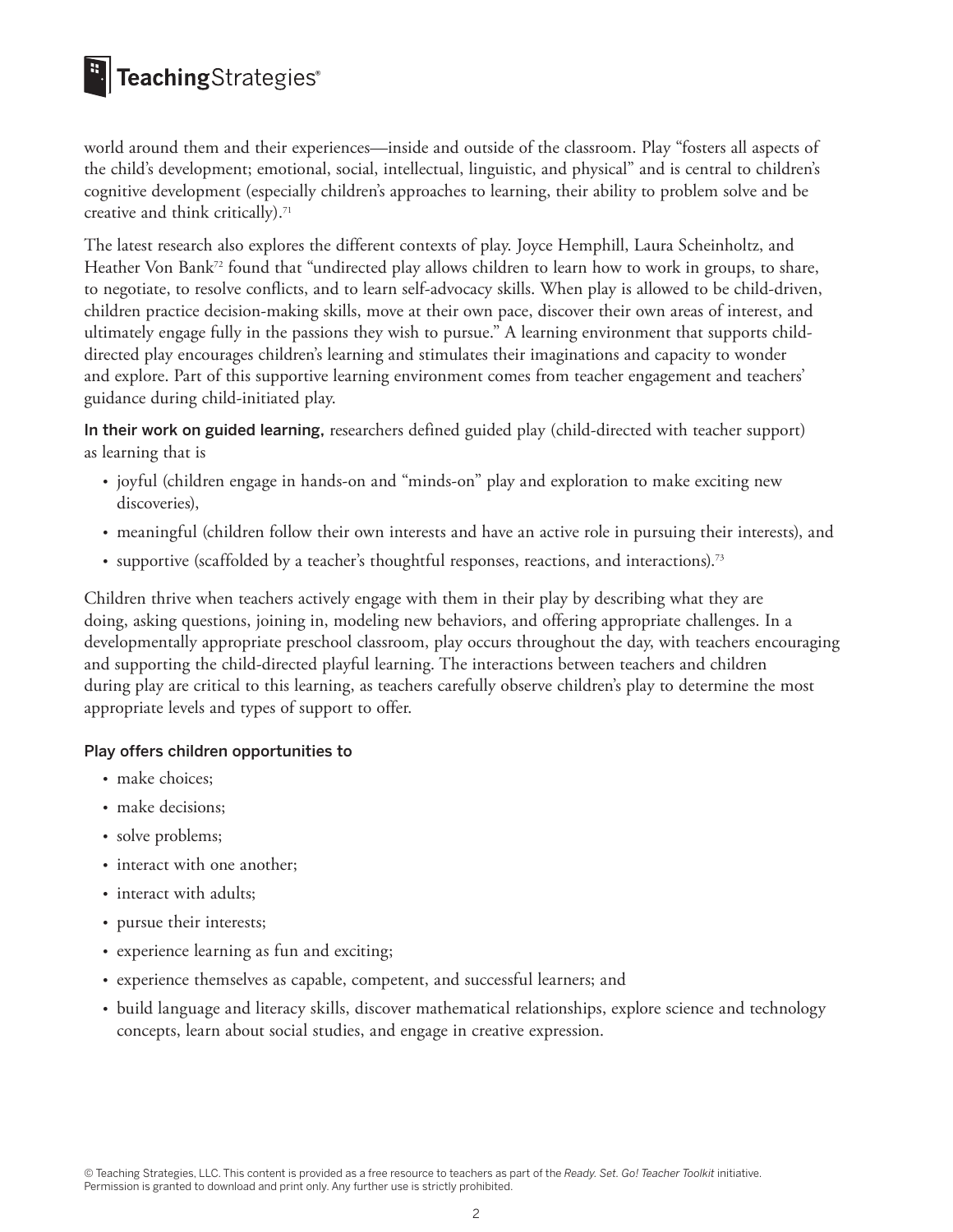# **E** TeachingStrategies®

Play also provides a powerful and dynamic context for foundational learning in the content areas.74 Through play, children explore mathematical ideas and construct literacy understandings. They develop understandings about science and technology and learn fundamental process and inquiry skills. Play is also an important avenue for learning in social studies and the arts.

For example, children playing with dolls gain knowledge in mathematics and literacy. Children might place the dolls and their various accessories into meaningful groups using recall strategies. They might assign the dolls the names of characters from a classroom book that was read aloud in the morning or reenact the story, which aids in narrative development and narrative recall.

According to the research of Elena Bodrova, Carrie Germeroth, and Deborah J. Leong<sup>75</sup>, play also helps children learn "to cooperate with others and engage in socially appropriate behavior." Play, especially social play, gives children unique opportunities to explain their ideas and their thinking to others, work creatively, and experiment<sup>76</sup>. It leads to what Edwin Miller and Joan Almon<sup>77</sup> describe as "enormous growth in all aspects of the child's development—cognitive, social, imaginative, and physical...it is the primary tool through which children explore their interests, express their joys, and process their fears, disappointments, and sorrows."

Play-based learning motivates children to learn through their play and to view themselves as active learners. When children are able to play—to investigate, experiment, wonder, and explore—the concepts and skills they learn are significantly more meaningful and longer-lasting.78 Despite the changes to expectations and standards for early learning, research from Miller and Amon<sup>79</sup> shows that "faster is not better when it comes to early education; young children need play and hands-on interactions for genuine learning to occur."

#### Play is also associated with a range of immediate and long-term benefits. Constructive, purposeful play is positively related to

- cognitive development (memory development and symbolic thinking),<sup>80</sup>
- positive approaches to learning.<sup>81</sup>
- positive social skills,<sup>82</sup> and
- overall academic achievement in later grades.<sup>83</sup>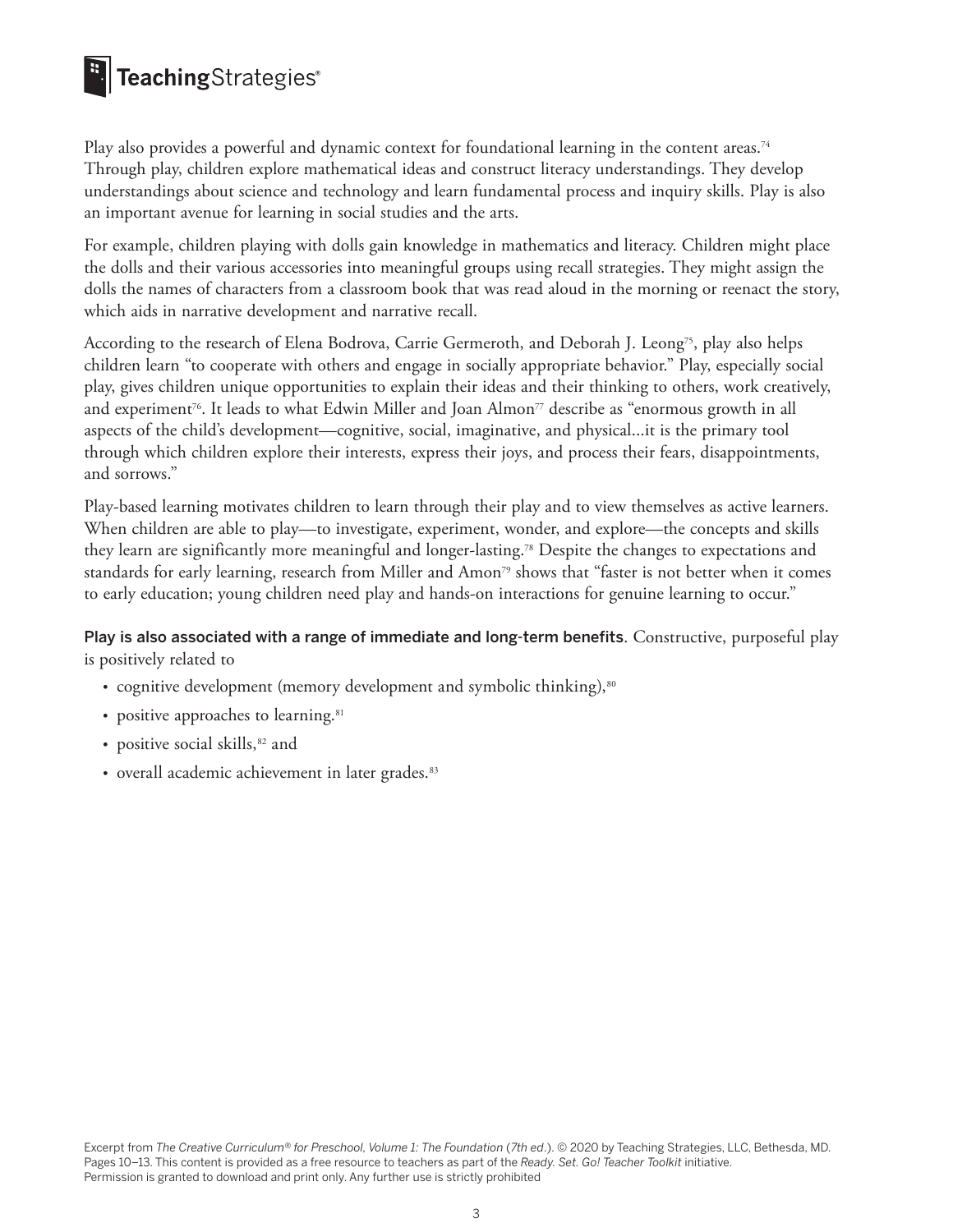## TeachingStrategies®

### References for "Constructive, Purposeful Play" Excerpt

- 61 Trawick-Smith, J. (2013). *Early childhood development: A multicultural perspective* (6th ed.). Upper Saddle River, NJ: Pearson.
- 62 O'Connor, S. (2018). The science of play. In *The Science of Childhood: Inside the Minds of Our Younger Selves* (pp. 42–47). Middletown, DE: TIME, Inc.
- 63 Piaget, J. (1972). *Play, dreams, and imitation in childhood.* London: Routledge and Kegan Paul. (Original work published in 1945.)
- 64 Vygotsky, L. S. (1978). *Mind in society: The development of higher psychological processes.* Cambridge, MA: Harvard University Press. (Original work published in 1934.)
- 65 Elias, C. H., & Berk, L. E. (2002). Self-regulation in young children: Is there a role for sociodramatic play? *Early Childhood Research Quarterly*, *17*, 216–238.
- 66 Berk, L. A., Mann, T. D., & Ogan, A. T. (2006). Make-believe play: Wellspring for development of selfregulation. In D. G. Singer, R. M. Golinkoff, & K. Hirsh-Pasek (Eds.). *Play = Learning: How Play Motivates and Enhances Children's Cognitive and Social–Emotional Growth* (pp. 74–100). New York, NY: Oxford Press.
- 67 Berk, L. E. (2013). *Child development* (9th ed.). Boston: Pearson.
- 68 Krafft, K. C., & Berk, L. E. (1998). Private speech in two preschools: Significance of open-ended activities and make-believe play for verbal self-regulation. *Early Childhood Research Quarterly*, *13*, 637–658.
- 69 Montie, J. E., Xiang, Z., & Schweinhart, L. J. (2006). Preschool experience in 10 countries: Cognitive and language performance at age 7. *Early Childhood Research Quarterly*, *21*, 313–331.
- 70 Smilansky, S., & Shefatya, L. (1990). *Facilitating play: A medium for promoting cognitive, socio-emotional and academic development in young children.* Gaithersburg, MD: Psychosocial and Educational Publications.

71 Kim, S. Y. (1999). The effects of storytelling and pretend play on cognitive processes, short-term and long-term narrative recall. *Child Study Journal*, *29*(3), 175–191.

Russ, S. W., & Wallace, C. E. (2013). Pretend play and creative process. *American Journal of Play*, *6*(1), 136–148.

- 72 Hemphill, J., Scheinholtz, L., Von Bank, H. (2014). *The power of playful learning: The green edition.* Mankato, MN: Maupin House Publishing.
- 73 Hassinger-Das, B., Hirsh-Pasek, K., & Michnick Golinkoff, R. (2017). The case of brain science and guided play: A developing story. *Young Children*, *72*(2), 45–50.
- 74 Fantuzzo, J., & McWayne, C. (2002). The relationship between peer-play interactions in the family context and dimensions of school readiness for low-income preschool children. *Journal of Educational Psychology*, *94*, 79–87.

Hyson, M. (2008). *Enthusiastic and engaged learners: Approaches to learning in the early childhood classroom.* New York, NY: Teachers College Press.

Steglin, D. A. (2005). Making a case for play policy: Research-based reasons to support play-based environments. *Young Children*, *60*(2), 76–85.

- 75 Bodrova, E., Germeroth, C., & Leong, D. J. (2013). Play and self-regulation: lessons from Vygotsky. *American Journal of Play*, *6*, 111–123.
- 76 Lynch, M. (2015). More play, please: The perspective of kindergarten teachers on play in the classroom. *American Journal of Play*, *7*(3). 347–370.
- 78 Bodrova, E., Germeroth, C., & Leong, D. J. (2013). Play and self-regulation: lessons from Vygotsky. *American Journal of Play*, *6*, 111–123.
- 79 Miller, E. & Almon, J. (2009). *Crisis in the kindergarten: Why children need to play in school.* www. allianceforchildhood.org

© Teaching Strategies, LLC. This content is provided as a free resource to teachers as part of the *Ready. Set. Go! Teacher Toolkit* initiative. Permission is granted to download and print only. Any further use is strictly prohibited.